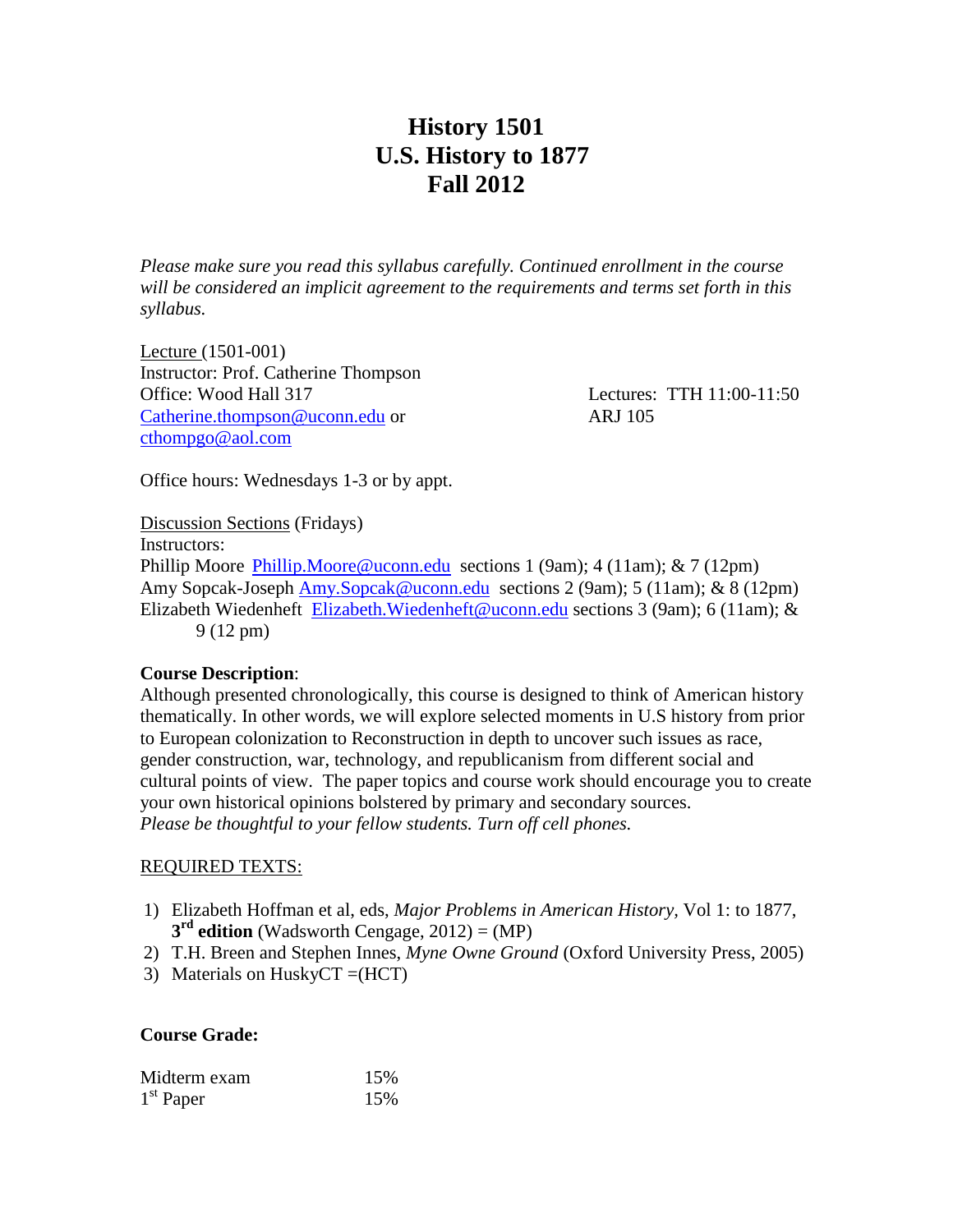| $2nd$ Paper   | 20%  |
|---------------|------|
| Final Exam    | 25%  |
| Participation | 25 % |

## **Exams**:

Study guides will be given Friday before the exam. Essay questions will include a discussion of primary and secondary sources. Primary sources are documents written during the actual events. Secondary sources are texts written by present-day historians... Lecture is not considered a source for the exam although lecture material may be used to formulate an argument or provide background to a discussion.

No notes, books, etc. allowed during exam. Bluebooks will be provided.

Make-up exams will only be given with a note from the doctor or appropriate documentation. **No exceptions.**

Make-up exams will be given at the instructor's convenience and will contain no choices. Missing the make-up exam day will result in a zero on the missed exam. Missing the final will result in an incomplete in the course with a make-up exam to be determined later and only with documentation from the Dean of Student Affairs.

## **Papers:**

Specific essay questions and instructions for the papers will be given the Friday before the paper's due date and will be posted on HuskyCT. A hard copy of the paper must be turned in at the beginning of the discussion class in which it is due. Papers must be properly cited as instructed by discussion leader. No handwritten essays will be accepted. Do not any web sources. They are due on the day indicated in the course schedule and must be turned in at the beginning of the class.

**Late papers:** Any paper turned in after the beginning of discussion will be considered late and the following deduction will be made accordingly:

After the beginning of class but before class ends: - 5 points

Each day thereafter: -10 points

Once papers have been returned to the class, any paper not received will be assigned a zero.

**No emailed papers** will be allowed unless prior authorization from your discussion leader is given.

**SafeAssign:** All papers must be submitted to SafeAssign on HuskyCT (click icon "Submit Papers Here" and follow instructions) within a week after the due date to receive credit. If you have problems with SafeAssign, please contact IRC by email or phone number listed on HuskyCT home page.

## **Participation in Discussion sections:**

Merely showing up does not constitute participation; **failure to participate results in a failing grade for this component.** Those students that engage in the discussion on a frequent basis and are prepared for class will receive an "A." Your Graduate instructors will call upon students to contribute to the conversation. He/She will not expect a "right" answer; he/she will expect you to exhibit that you have read the material or participated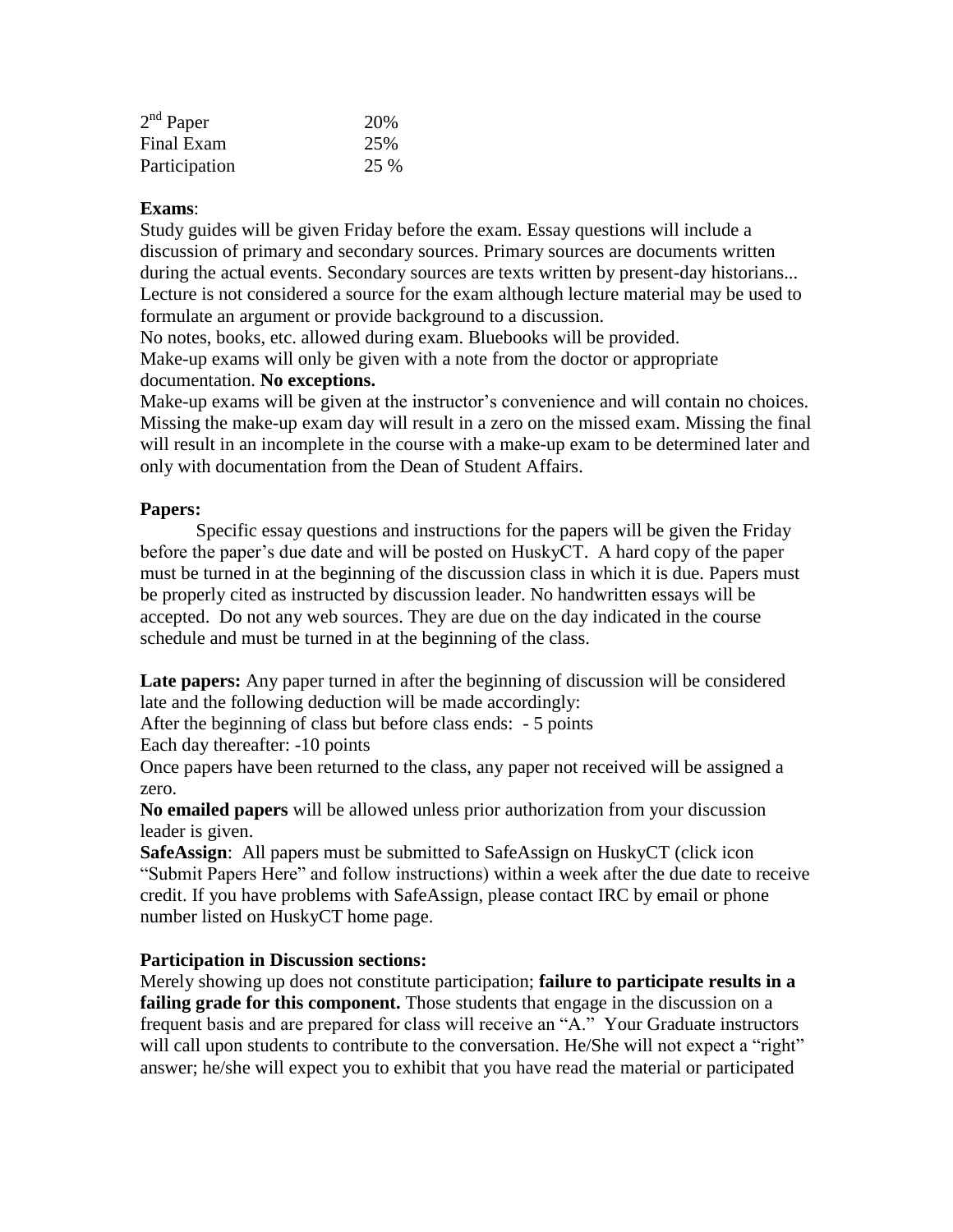in the group work. Your graduate instructor reserves the right to give quizzes should it become apparent that a majority of the class is not prepared for discussions.

*I encourage you to come see me if you are struggling or would like to improve your performance. One-on-one discussions can be very helpful. The end of the term is too late to worry about your grade.*

## **Academic Misconduct:**

## **If caught cheating on an exam or plagiarizing on a paper, the student will receive an "F" for the course.**

Reference the following for a tutorial for more information on what constitutes plagiarism:<http://www.lib.uconn.edu/instruction/tutorials/LILT/plagiarism.htm>

Please be sure you understand what constitutes academic misconduct. The complete Student Conduct Code is available at:<http://vm.uconn.edu/~dosa8/code2.html> Section A of Part VI is included below:

A. Academic integrity

A fundamental tenet of all education institutional is academic honesty; academic work depends upon respect for and acknowledgement of the research and ideas of others. Misrepresenting someone else's work as one's own is a serious offense in any academic setting and it will not be condoned.

Academic misconduct includes, but is not limited to, providing or receiving assistance in a manner not authorized by the instructor in the creation of work to be submitted for academic evaluation (e.g. papers, projects, and examinations); any attempt to influence improperly (e.g. bribery, threats) any member of the faculty, staff, or administration of the University in any matter pertaining to academics or research; presenting, one's own, the ideas or words of another for academic evaluations; doing unauthorized academic work for which another person will receive credit or be evaluated; and presenting the same or substantially the same papers or projects in two or more course without the explicit permission of the instructors involved. A student who knowingly assists another student in committing an act of academic misconduct shall be equally accountable for the violation, and shall be subject to the sanctions and other remedies described in *The Student Code*.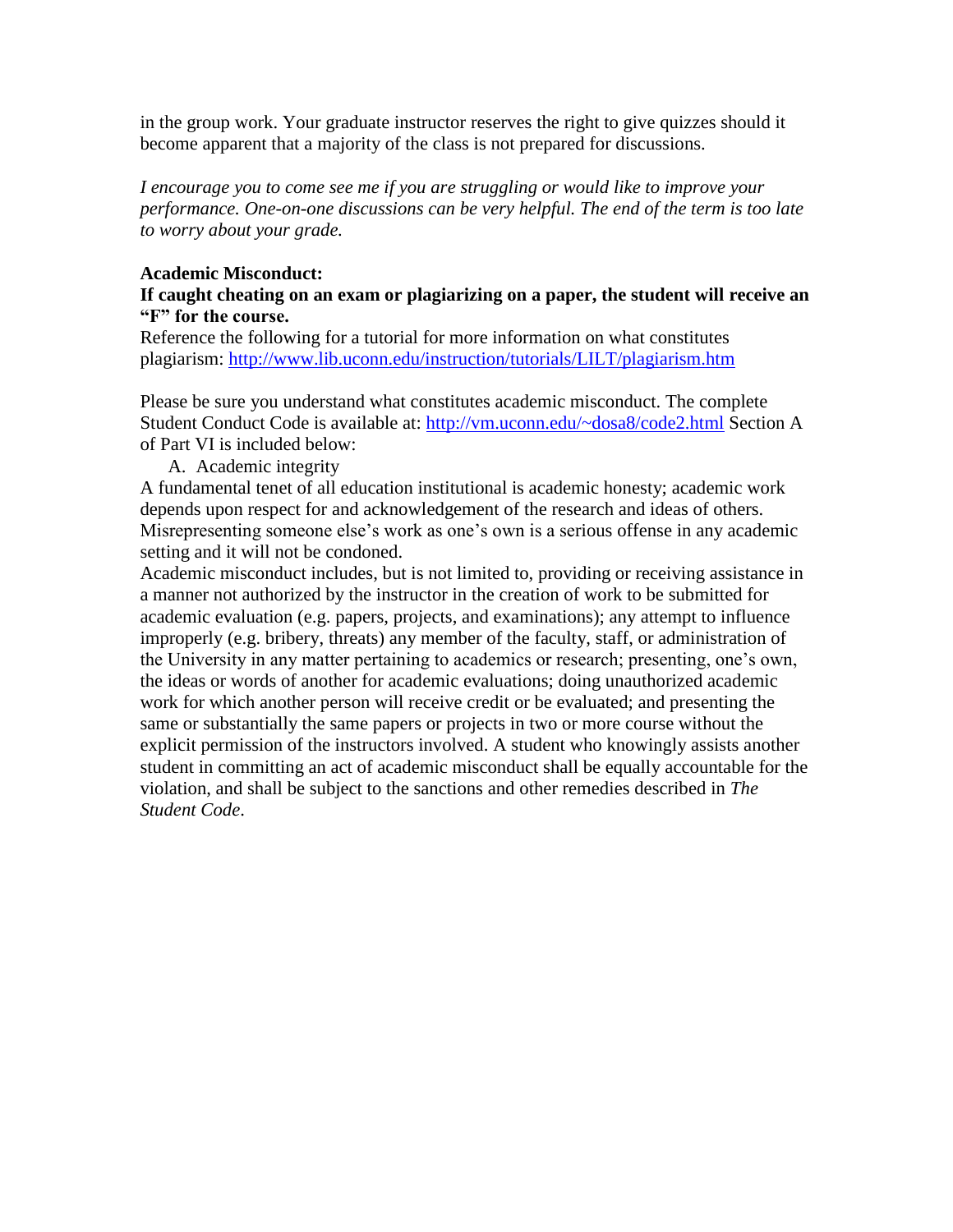# Course Schedule History 1501/ Spring 2012

*Reading assignments are in italics and due the day they are listed. They will be discussed in your discussion sections (D) on Fridays. Reading the introduction of each Major Problems chapter assigned is recommended.*

## Week I:

Tues, Aug 28: Go over course syllabus; Before Columbus

Thurs, Aug 30: European Explorers in the "New World"

Friday, Aug 31 (D): *Chapter 1 "Conquest and Colliding Worlds" document 1 only* (MP); *and Book of Genesis (HCT)*

Discussion Questions (Q): What do these sources tell you about each culture's relationship with nature?

## Week 2:

Tues., Sept 4: New England and the Middle Colonies

Thurs, Sept 6: Religion in New England

Friday, Sept 7 (D): *"Excerpt from trial transcript of Anne Hutchinson"* (HCT); and *Chapter 3 "Colonial New England and the Middle Colonies in British America" documents 1, 4, & 8 (MP).*

Q: How did Winthrop and Hutchinson differ in their interpretation of the biblical commandment "thou shall honor thy father and thy mother"? What does this tell you about New England Puritan communities?

## Week 3:

Tues, Sept 11: Chesapeake Colonies Thurs, Sept 13: French and Spanish Colonies Friday, Sept 14 (D): *Myne Own Ground (pages 1-35);* **Paper #1 Due**  Q: What argument is Breen making about racial discrimination in  $17<sup>th</sup>$  century Virginia?

Week 4:

Tues, Sept 18: Growth and Conflict Thurs, Sept 20: Eighteenth-Century Enlightenment and Religious Awakenings Friday, Sept 21 (D): *Jill Lepore "John Sassamon Between Two Cultures"* (HCT) Go over Identifications. Q: What is Lepore main argument about assimilation?

### Week 5:

Tues, Sept 25: French and Indian War Thurs, Sept 27: On the Road to Revolution Friday, Sept 28 (D): *Chapter 4 "The American Revolution," documents 1, 2, 3, & 4* (MP) and *Declaration of Independence (HCT)* Q: What were at least 3 reasons the colonists broke from Britain? What sources

demonstrate their reasons? How might the American Revolution be viewed as part of a continued rivalry between Britain and France?

### Week 6: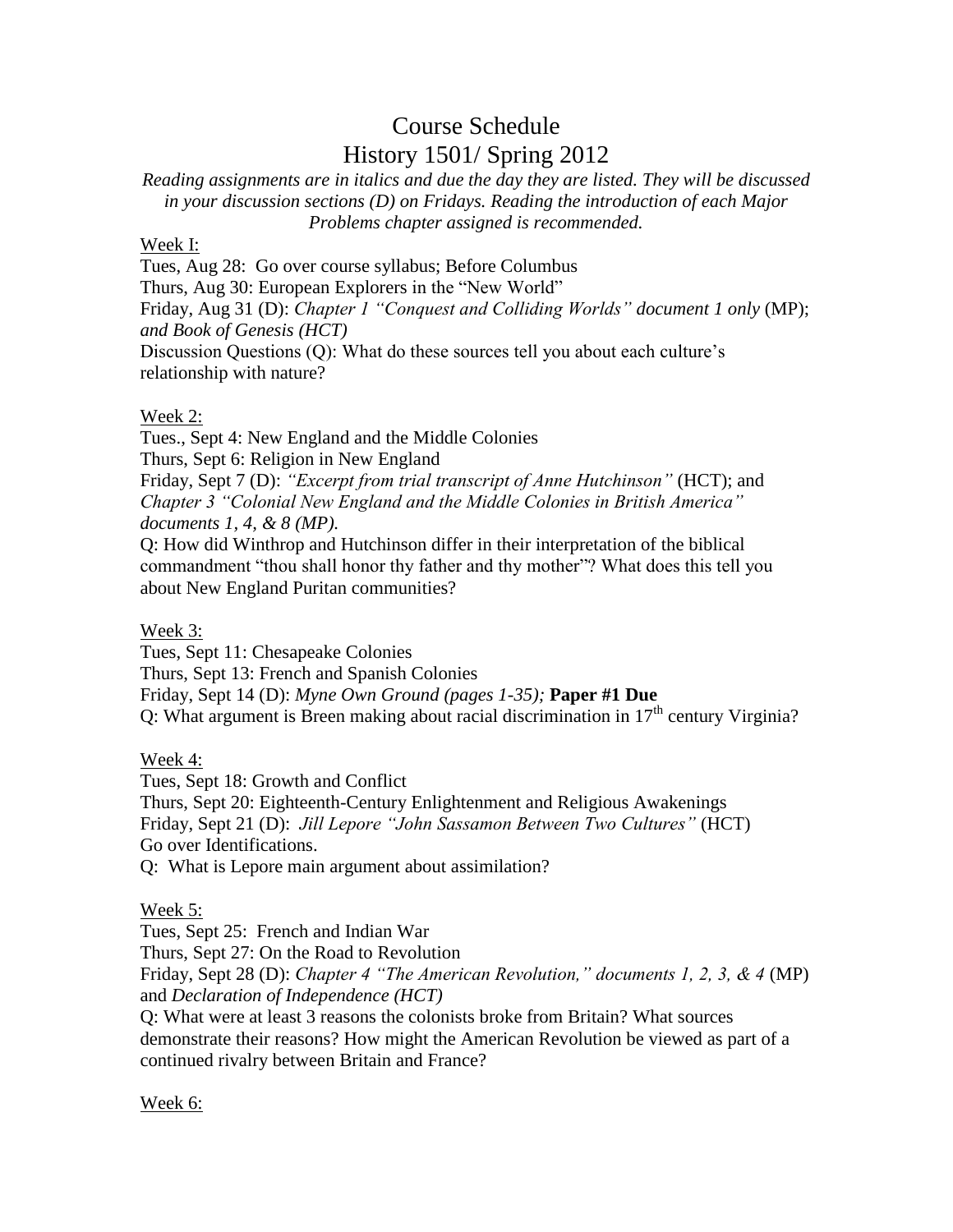Tues, Oct 2: American Revolution Thurs, Oct 4: American Revolution Friday, Oct 5 (D): **Midterm**

#### Week 7:

Tues, Oct 9: The New Republic Thurs, Oct 11: Problems in the New Republic Friday, Oct 12 (D): *Chapter 5, documents 1, 2, 4, 7, and 8; and Chapter 6, documents 1,2, 3, 6, & 7* (MP). Q: Was the U.S. Constitution radical? Which sources back up your answer?

## Week 8:

Tues, Oct 16: Native Americans, 1800 to 1840s Thurs, Oct 18: Native Americans continued Friday, Oct 19: (D): (D): *Removal of the Cherokees: White and Indian sources and Harriet Noble* (HCT). Q: What were the principle arguments among whites against removal? How did people like Harriet Noble view Indians and their removal? How did the Cherokees argue against removal?

## Week 9:

Tues, Oct 23: Politics 1800s to 1840s: War of 1812 Thurs, Oct 25: Politics 1800s to 1840s: Manifest Destiny Friday, Oct 26*: Chapter 9 "Nationalism, Sectionalism, & Expansion in the Age of Jackson," all documents (MP)* Q: How does the debate between Calhoun and Webster contribute to a greater understanding of the Civil War? What was the American view of the Mexican War? The Mexicans' view?

## Week 10:

Tues, Oct 30: The Economy, 1800s to 1840 Thurs, Nov 1: The Economy, 1800s to 1840s (continued) Friday, Nov 2 (D): *Chapter 11, documents 2, 4, 6* (MP) and *Lowell Factory Sources*  (HCT); **Paper # 2 due** Q: According to sources, was factory work similar to slavery? Why or why not?

### Week 11:

Tues, Nov 6: Slavery, 1800-1840 Thurs, Nov 8: The Politics of Slavery, 1850s Friday, Nov 9 (D): *Chapter 12, all documents* (MP) Q: How did whites argue for slavery? What do slave songs tell you about slave communities?

Week 12: Tues, Nov 13 : Civil War Thurs, Nov 15: Civil War